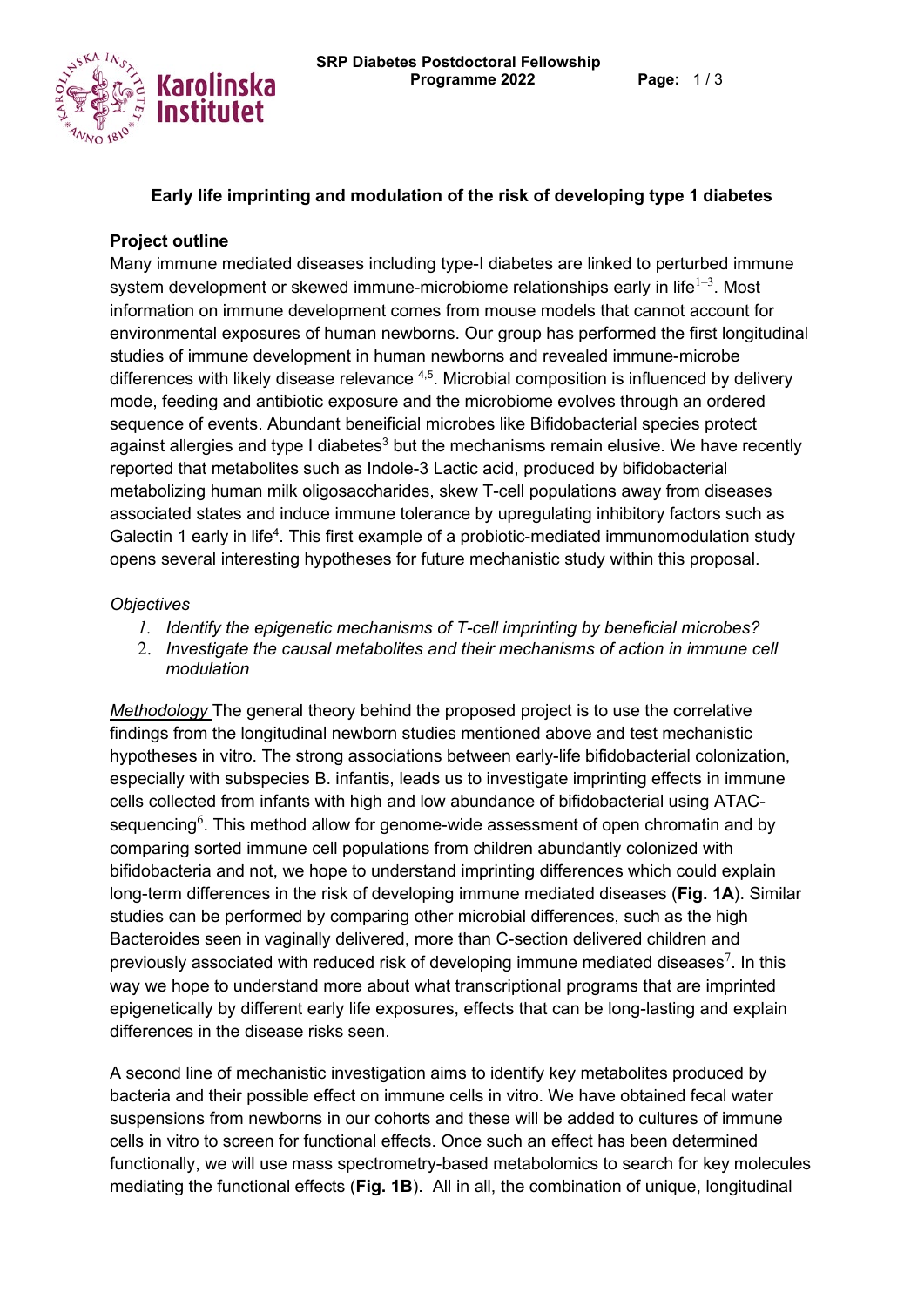samples and state-of the art experimental technologies as well as detailed metadata on antibiotic exposure, nutrition, vaccination and infectious disease exposures, will allow us to Unravel key factors shaping human immune systems early in life.<br>A. Studying immune cell imprinting by ATAC-seq.



*Work plan* The postdoctoral fellow will perform these epigenetic and functional immune cell experiments. The metabolomic screens are done together with Clarity Genomics in San Diego, US. The postdoctoral fellow will perform experiments and some basic data analysis tasks while more advanced analytics will be performed by Brodin lab computational team members.

*Relevance of project for diabetes* Beneficial microbes early in life have been shown to mediate some of the protective effects of vaginal delivery, breastfeeding etc on the development of type I diabetes3. In this project we hope to contribute mechanistic understanding for how this is and what the most important metabolites mediating this effect might be. This will then open the possibility of preventive treatments to be trialled in high-risk infants in future work.

## **References**

1. Bach, J.-F. The Effect of Infections on Susceptibility to Autoimmune and Allergic Diseases. *The New England Journal of Medicine* 347, 911–920 (2002).

2. Arrieta, M.-C. *et al.* Early infancy microbial and metabolic alterations affect risk of childhood asthma. *Science Translational Medicine* 7, 307ra152-307ra152 (2015).

3. Vatanen, T. *et al.* Variation in Microbiome LPS Immunogenicity Contributes to Autoimmunity in Humans. *Cell* 165, 842–853 (2016).

4. Henrick, B. M. *et al.* Bifidobacteria-mediated immune system imprinting early in life. *Cell* (2021) doi:10.1016/j.cell.2021.05.030.

5. Olin, A. *et al.* Stereotypic Immune System Development in Newborn Children. *Cell* 174, 1277- 1292.e14 (2018).

6. Satpathy, A. T. *et al.* Transcript-indexed ATAC-seq for precision immune profiling. *Nat Med* 24, 580–590 (2018).

7. Rodríguez, J. *et al.* The composition of the gut microbiota throughout life, with an emphasis on early life. *Microbial Ecology in Health and Disease* 26, (2015).